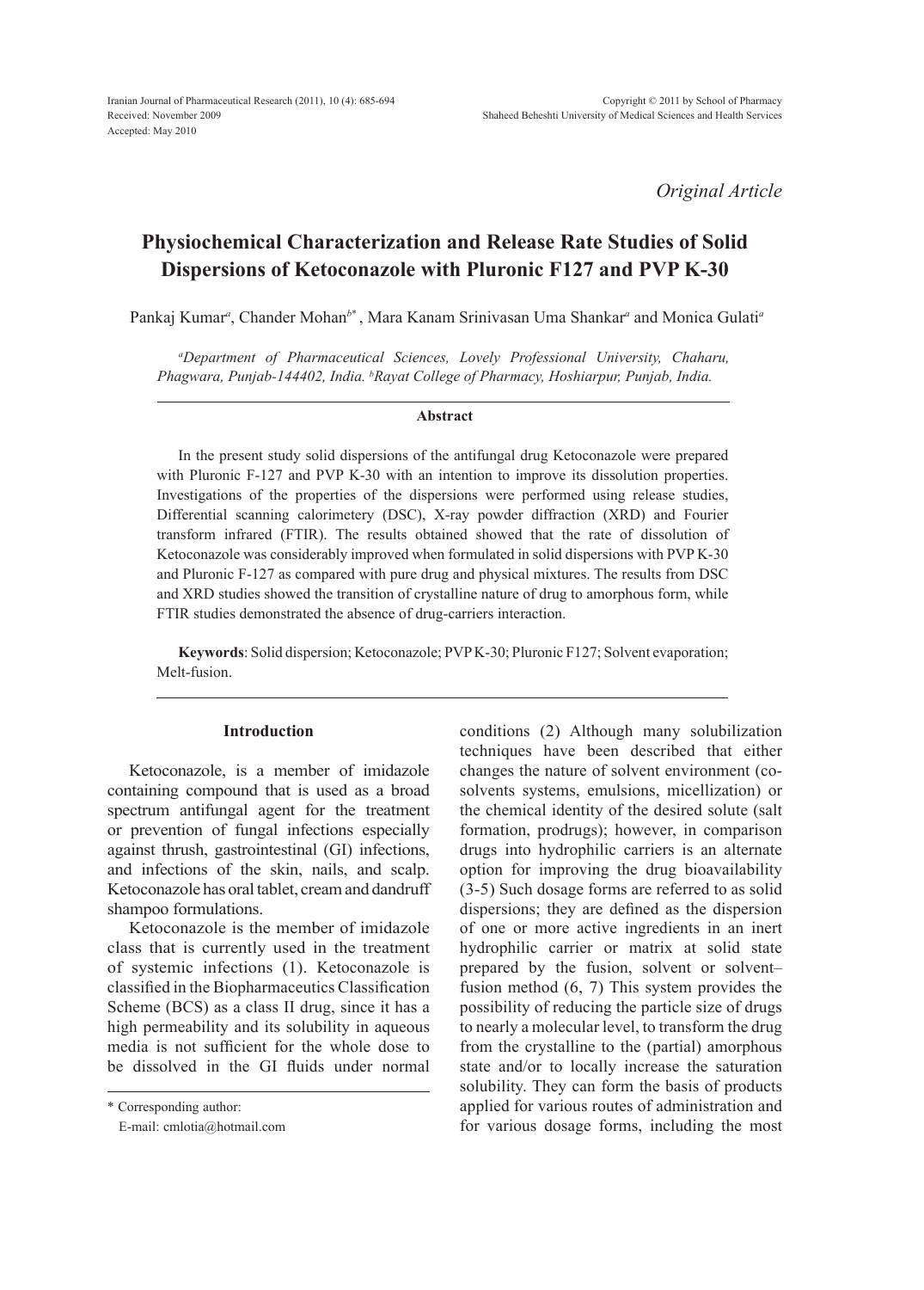

**Figure 1.** Chemical structure of Ketoconazole.

popular dosage form; the tablet.

Vasconcelos *et al*. (8) classified solid dispersions into three categories *i.e*. first generation (crystalline carriers), second generation (amorphous carriers) and third generation (surfactants, mixture of surfactants and polymer with surfactants). In second generation solid dispersions, the drug is in its supersaturated state because of forced solubilization in the carrier (9-12) while in first generation drug is entrapped in crystalline carriers so drug is also not completely amorphous in nature. These systems are able to reduce the drug particle size to nearly a molecular level, to solubilize or co-dissolve the drug by the water-soluble carrier, to provide better wettability and dispersibility of the drug by the carrier material, and to produce amorphous forms of the drug and carriers(13, 14). Due to the limited solubilizing capability of carriers, various pharmaceutical excipients, such as solubilizers, surfactants, oils and fatty acids, or in the form of mixtures, can be added into the solid dispersions to further improve the drug solubility and dissolution rate (15-19) as in third generation SD. The use of surfactants such as inulin (20), inutec SP1 (21), compritol 888 ATO (22), gelucire 44/14 (14) and poloxamer  $407 (23)$  as carriers, was shown to be effective in originating high polymorphic purity and enhanced *in-vivo* bioavailability. The inclusion of surfactants in the formulation containing a polymeric carrier may help prevent precipitation and/or protect a fine crystalline precipitate from agglomeration into much larger hydrophobic particles (24). These solid dispersions are intended to achieve the highest degree of bioavailability for poorly soluble drugs and to stabilize

the solid dispersion (SD), avoiding drug recrystallization (8). The aim of present study was to prepare and characterize different solid dispersions of ketoconazole with PVP K-30 and Pluronic F127 so as to improve its dissolution properties.

#### **Experimental**

Ketoconazole was obtained as a gift sample from Yash Pharmaceuticals, Roorkee, India. Pluronic F127 was provided as gift sample by Signet Chemicals, India and its melting point varies from 52 to 57°C. PVP K-30 was procured from Central Drug House, New Delhi, India and gelatin capsule shells (000 sizes) were purchased from Saini Medical Hall, Punjab, India. All the materials used in the study were of analytical grades.

In order to evaluate the effect of carriers on Ketoconazole, phase solubility studies and dissolution studies were performed. Physical analysis based on DSC, FTIR, and XRD was performed to evaluate the structure of the dispersions and to detect the possible drugcarrier interactions.

# *Phase solubility studies*

Phase solubility studies were performed (method proposed by Higuchi and Connors) (25) by adding an excess of Ketoconazole to 50 mL volumetric flasks containing 10 mL triple distilled water, phosphate buffer pH 6.8 and aqueous carrier solutions (1%, 2%, 4%, 6% and 8% w/v concentration range) of Pluronic F127 and PVP K-30. Volumetric flasks were shaken on water bath incubator shaker (Navyug Q-5247, India) at  $30 \pm 0.5^{\circ}$ C for 48 h. At equilibrium after 48 h, the suspension was filtered through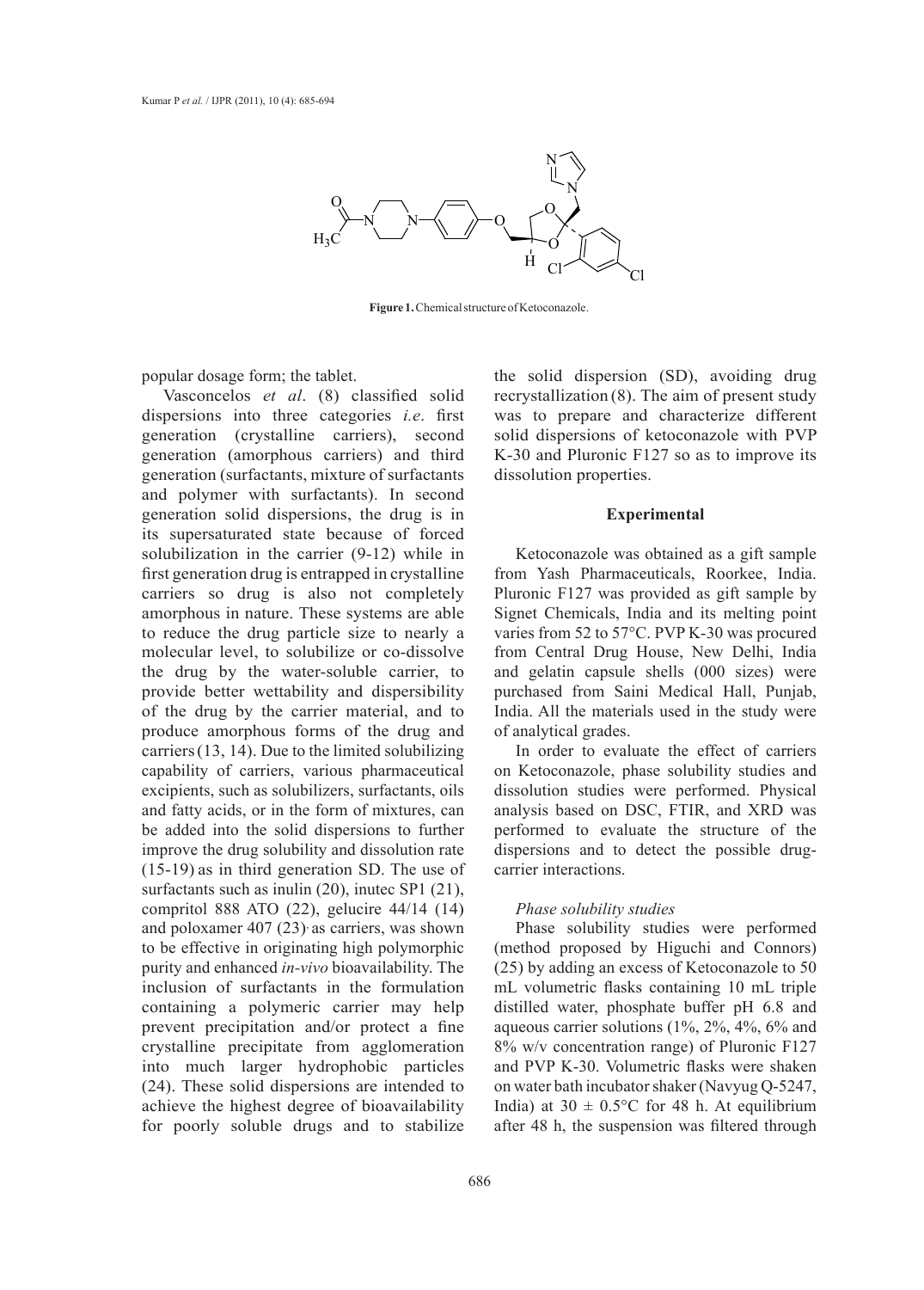whatman filter paper  $(0.45 \mu$  pore size) and aliquots were withdrawn to determine drug content spectrophotometrically at  $\lambda_{\text{max}}$  244.8 nm (Systronics UV 2203 Spectro-photometer, Ahmedabad, India).

#### *Preparation of physical mixtures*

Physical mixtures (PMs) of ketoconazole were prepared by mixing drug with carrier in a mortar (26) until homogenous mixture was obtained. The resulting mixture were sieved through a 355 µm mesh and then stored in a desiccator at room temperature until use. As Pluronic F127 is a crystalline carrier, it was first crushed and then passed through 355 µm mesh before mixing with drug.

# *Preparation of solid dispersions formulations*

## *Melt-fusion method*

As Pluronic F127 has a melting point range of 52-57°C (27), solid dispersions were prepared by melt-fusion method with different concentrations of Ketoconazole (1:1, 1:2, 1:4, 1:6, and 1:8) and through melting physical mixture of drug and Pluronic F127 on a water bath at 90°C with continuous stirring and by rapidly cooling the resulting homogeneous preparations rapidly cooled over ice bath (28, 29) Subsequently, the dispersions were pulverized, passed through a 355 µm sieve, and then stored in a desiccator at room temperature until use.

## *Solvent evaporation method*

As PVP K-30 is soluble or sparingly soluble in a wide range of commonly used solvents like methanol, ethanol, chloroform, dichloromethane *etc*. (27), therefore, solvent evaporation method is suitable technique for preparing solid dispersions of drug with PVP K-30. Chloroform was used as a common solvent for preparing solid dispersions. Five different preparations of Ketoconazole with PVP K-30 were prepared in the drug to carrier ratios of 1:1, 1:2, 1:4, 1:6, and 1:8 respectively. Ketoconazole and carrier were dissolved in chloroform subsequently placed in a vacuum oven (Navyug Q-5247, India) at 15 lb pressure, 40°C temperature for 72 h until formulations appeared in a glassy transparent stage without any moisture or stickiness and were stored in dessicator for further 48 h. Subsequently the dispersions were pulverized, passed through a 355 µm mesh and stored in dessicator at room temperature until use.

## *Dissolution studies*

Dissolution rate studies were performed in 900 mL phosphate buffer (pH 6.8) at  $37 \pm$ 0.1°C; using single stage USP XXII apparatus (paddle method, 100 rpm). Pure Ketoconazole drug, solid dispersions as well as physical mixtures, each containing equivalent to 100 mg drug were filled in empty hard gelatin capsule shells and subjected to dissolution studies. At fixed time intervals (10, 20, 30, 45, 60, 90, 120 min) aliquots of 5 mL samples were withdrawn and simultaneously replenished with fresh 5 mL of phosphate buffer solution maintained at same temperature to maintain sink conditions. Samples, so withdrawn were immediately filtered through whatman filter paper (pore size 0.45μ) and assayed spectrophotometrically for drug content at 244.8 nm.

#### *Content uniformity*

Precisely weighed amounts of solid dispersions equivalent to 20 mg of Ketoconazole was dissolved in 50 mL methanol. The drug content was determined spectophotometrically with appropriate dilutions from methanol at 244.8 nm.

#### *X-Ray diffraction study*

Powder X-ray diffraction (XRD) can be used to qualitatively detect material with long range order. Sharper diffraction peaks indicate more crystalline material. The crystallinity of the pure drug, carriers and solid dispersions were measured using a XPERT-PRO apparatus exposed to CuK $\alpha$  ( $\lambda$  = 1.54060 Å) radiation (45 kV X 40 mA) from a PW3064 X-ray generator. The degree of diffractions was measured at  $10^{\circ}/\text{min}$  every  $0.017^{\circ}$  between 5° and 45° (2 $\theta$ ). Samples were prepared into aluminum frames. For the preparation, the front of the frames was mounted on a smooth teflon plate. The samples were filled into the window and were compressed with a slide. This procedure avoided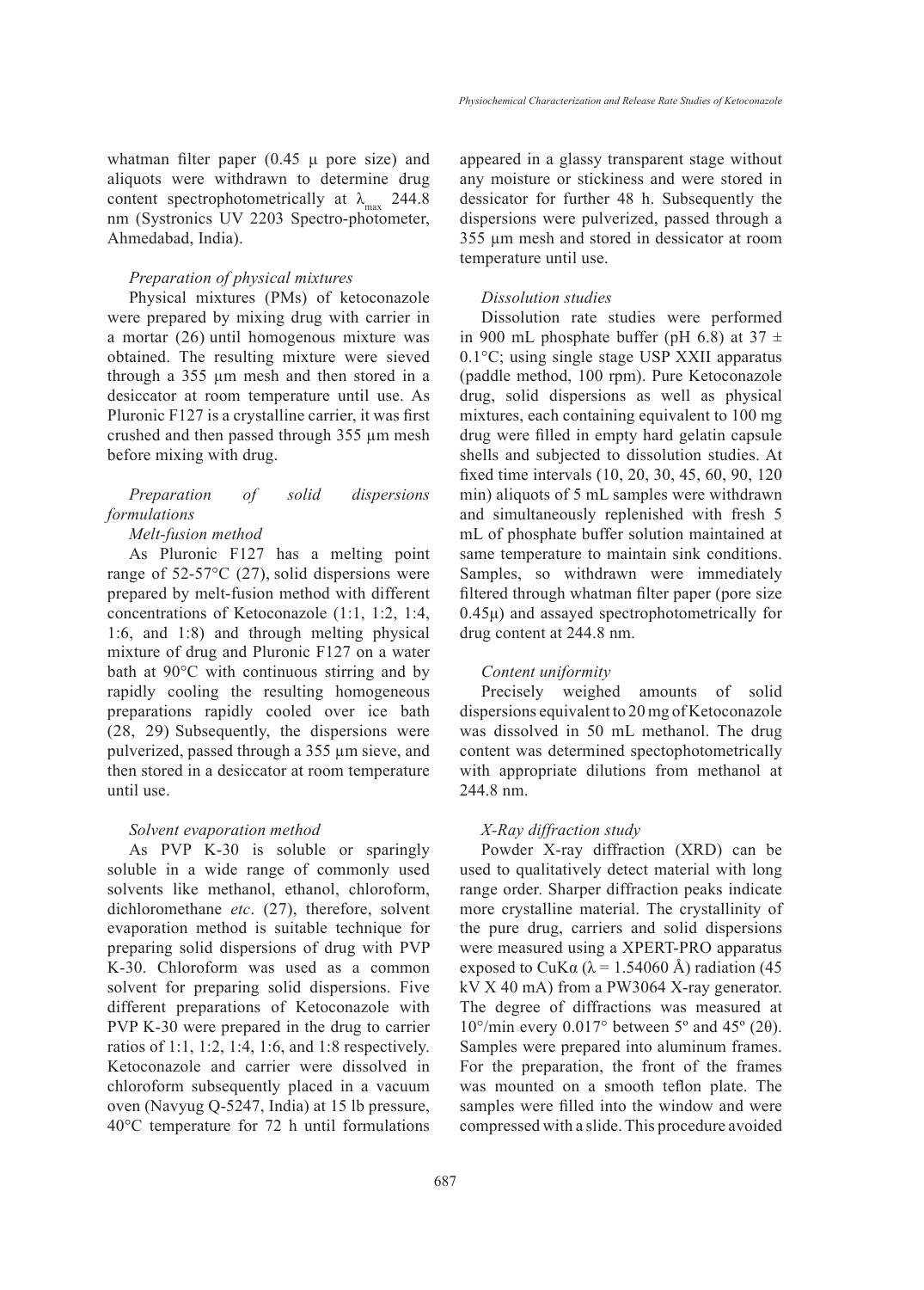

**Figure 2.** Phase solubility diagram of Ketoconazole in aqueous solutions of PVP K-30 and Pluronic F-127 at 30°C; Error bars indicate the standard deviation,  $n = 3$ .

a preferential orientation of the particles. Silicon was used as an internal standard.

#### *Differential scanning calorimetry study*

Differential scanning calorimetry (DSC) measurements were carried out of the Ketoconazole, carriers and solid dispersion formulations which showed better release rate from dissolution studies using a DSC Q10 V9.9 (Build 303, Germany). Samples of approximately 3-4 mg were sealed in pierced aluminum pans of 40 μL and were measured at a scanning speed of 20°C /min over a temperature range from 40- 200°C. The samples were cycled twice to remove the effects of moisture and thermal history. The solid-state characteristics were surveyed in the heating cycle by observing the melting enthalpy and the onset melting temperature of the drug. An empty pan served as reference.

## *Fourier transform infrared spectroscopy*

Fourier transform infrared spectroscopy (FTIR) spectra were obtained on a Shimadzu 8400S IR solution 1.30 system, (Shimadzu Corporation) using potassium bromide (KBr) disc method. To avoid the effect of moisture, all samples were dried overnight in a dessicator. The FTIR spectra, in transmittance mode, were obtained in the spectral region of 4000-  $400 \text{ cm}^{-1}$  using a resolution of 4 cm<sup>-1</sup> and 20 scans. A polystyrene filter was used to check the spectrophotometer calibration and KBr pellet was used as reference.

## **Results and Discussion**

## *Phase solubility studies*

The solubility of Ketoconazole in water at 30°C was found to be 8.383 µg/mL; therefore, Ketoconazole is considered as a practically insoluble drug. The phase solubility diagram obtained for ketoconazole solutions of Pluronic F127 or PVP K-30 at 30°C is shown in Figure 1. The increase in solubility was linear with respect to weight fraction of the carrier and increase in solubility at 30°C was about 54-fold and 65-fold with Pluronic F127 and PVP K-30 respectively compared to pure Ketoconazole. The increase in solubility in the presence of carrier can probably be explained by increased wettability of Ketoconazole and micellar solubilization. Indeed, Pluronic F127 causes a decrease of interfacial tension between drug and the dissolving solution.

Table 1 presents the thermodynamic parameters obtained with aqueous solubility of Ketoconazole in the presence of Pluronic F127 or PVP K-30. The indication of process transfer of Ketoconazole to different concentrations of aqueous solution of PVP K-30 and Pluronic F127 may be obtained from the values of Gibbs free energy change (30, 31). The Gibbs free energy of transfer  $(\Delta G_r^{\circ})$  of Ketoconazole from water to aqueous solutions of carriers was calculated using the following equation:

 $\Delta \text{Gtr}^{\circ} = -2.303 \text{ RT log (Sc/So)}$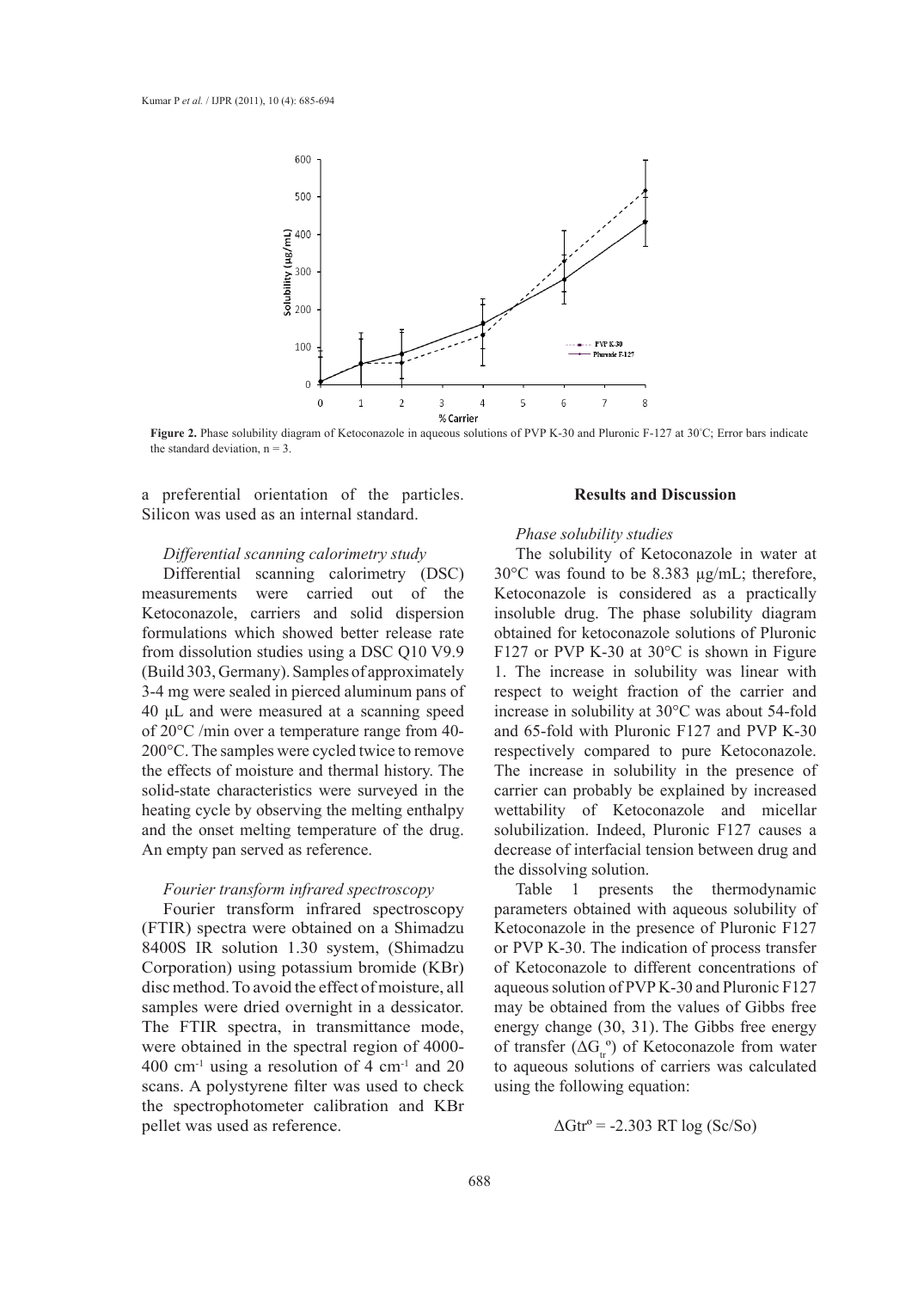

**Figure 3**. (A) Dissolution profiles of Ketoconazole, physical mixture (PM) and solid dispersions (SDs) of Ketoconazole with Pluronic F-127, (B) Dissolution profiles of Ketoconazole, physical mixture (PM) and solid dispersions (SDs) of Ketoconazole with PVP K-30.

Where  $\Delta G_{tr}^{\circ}$  is Gibbs free energy of transfer, R (8.314 J/ $^{\circ}$ C mol) is gas rate constant, T is temperature (30° C) at which phase solubility studies were conducted and  $S_c/S_o$  is the ratio of molar solubility of Ketoconazole in aqueous solution of carriers to that of water. The acquired values of  $\Delta G_{tr}^{\circ}$  indicate whether the drug solubilization in the aqueous solution is favorable or not i.e. negative  $\Delta G_{\text{r}}^{\text{o}}$  values indicate favorable conditions and when the values decreases more; means more favorable conditions. The data's provided the information regarding increased solubility of Ketoconazole in presence of Pluronic F127 and PVP K-30;  $\Delta G_{\text{tr}}^{\circ}$  values were all negative indicating the spontaneous nature of drug solubilization and it decreased with increase in carriers concentration demonstrating that the reaction became more favorable as concentration of carriers increased.

#### *Dissolution studies*

Figures 2 and 3 show the amount of Ketoconazole dissolved as a function of time from physical mixtures and solid dispersions of Ketoconazole with Pluronic F127 and PVP K-30 respectively. It is evident that the rate of dissolution of pure Ketoconazole is very low, less than 12% of the drug being dissolved within 3 h.

Dispersion of Ketoconazole in the hydrophilic carriers considerably enhanced dissolution (36- 68%) compared to the physical mixtures (12- 14%). The dissolution of the physical mixtures was higher compared to pure Ketoconazole. Possible mechanisms of increased dissolution rates of solid dispersions have been proposed by Craig, (32) and include: reduction of drug crystallite size, a solubilisation effect of the carrier, absence of aggregation of drug crystallites, improved wettability and dispersibility of a drug from the dispersion, dissolution of the drug in the hydrophilic carrier, conversion of the drug to the amorphous state and finally the combination of the above mentioned methods. Dry mixing of Ketoconazole with PVP or Pluronic F127 brings drug in close contact with the hydrophilic carrier. The increased dissolution rate in this study can thus be contributed by several factors such as a solubilisation effect of the carrier, conversion of drug to amorphous state, improved wettability and dispersibility of the drug.

*Drug content in polymeric solid dispersions* The content of Ketoconazole in solid dispersions prepared with various concentrations of Pluronic F127 and PVP K-30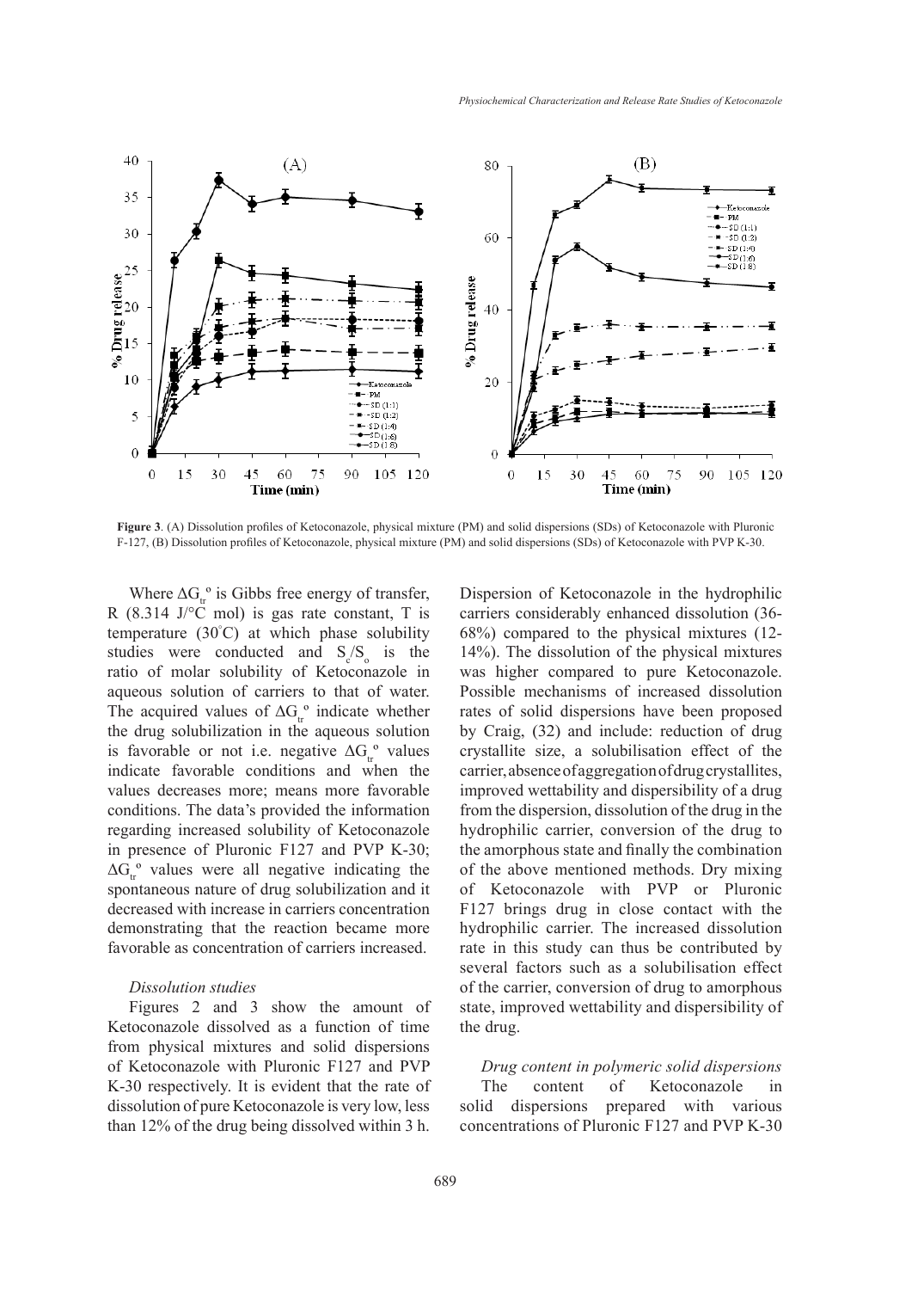| % Carrier      | $\Delta G$ <sub>tr</sub> <sup>o</sup> (KJ/mol) ± SD <sup>*</sup> |                 |  |
|----------------|------------------------------------------------------------------|-----------------|--|
|                | <b>Pluronic F127</b>                                             | <b>PVP K-30</b> |  |
|                | $-0.395$                                                         | $-0.401$        |  |
| $\mathfrak{D}$ | $-0.474$                                                         | $-0.404$        |  |
| 4              | $-0.616$                                                         | $-0.573$        |  |
| 6              | $-0.730$                                                         | $-0.763$        |  |
| 8              | $-0.821$                                                         | $-0.857$        |  |

**Table 1.** Thermodynamic parameters of the solubility process of Ketoconazole in water-carriers system.

\* Data are expressed as mean  $\pm$  SD (n = 3).

have been shown in Table 2. Percentage drug contents ranged from 99.8 to 102.6% in solid dispersions prepared from Pluronic while in case of solid dispersions of PVP K-30 it ranged from 99.4 to 102.9%.

#### *Powder X-Ray diffraction*

Figure 4 show the X-ray diffractograms for Ketoconazole, PVP K-30, Pluronic F127, PMs and solid dispersions investigated. The diffraction spectrum of pure Ketoconazole showed that the drug was crystalline in nature as demonstrated by numerous distinct peaks notably at 2θ angles 19.9°, 17.4°, 23.6° and 27.5°. The characteristic peaks for Ketoconazole and their relative intensities are presented in Table 3. Pluronic F127 also showed two characteristic peaks with the highest intensity at 2θ angles 19.13° and 23.32° indicating that Pluronic is a crystalline carrier. Upon increasing the concentration

| Table 2. Percentage Drug contents in solid dispersions. |  |  |  |
|---------------------------------------------------------|--|--|--|
|---------------------------------------------------------|--|--|--|

| <b>SD</b> ratios | $%$ Drug content $\pm$ SD <sup>*</sup> |                 |  |
|------------------|----------------------------------------|-----------------|--|
|                  | <b>Pluronic F127</b>                   | <b>PVP K-30</b> |  |
| 1:1              | $99.8 \pm 0.2$                         | $99.4 \pm 0.5$  |  |
| 1:2              | $102.3 \pm 0.3$                        | $99.9 \pm 0.3$  |  |
| 1:4              | $101.2 \pm 0.1$                        | $102.7 \pm 0.2$ |  |
| 1:6              | $101.0 \pm 0.4$                        | $101.6 \pm 0.3$ |  |
| 1:8              | $103.0 \pm 0.1$                        | $100.2 \pm 0.5$ |  |

\* Data are expressed as mean  $\pm$  SD (n = 3).

of the carriers, the peaks from Ketoconazole became less intense. The extent of crystallinity of the phases will influence the dissolution of the dosage forms. An amorphous or metastable form will dissolve at the fastest rate because of its higher internal energy and greater molecular motion which enhances the thermodynamic properties relative to crystalline materials (33).

Based on our findings, it is clear that Ketoconazole was converted to the amorphous form in solid dispersions of PVP K-30 while drug is not completely amorphous in solid dispersions of Pluronic F127. All the principal peaks from Pluronic F127 and Ketoconazole were present in their respective physical mixtures and solid dispersions, although with lower intensity, but no new peaks could be observed, suggesting the absence of interaction between the drug and the carrier. The shift of the intensity of Ketoconazole

**Table 3.** Intensities at characteristic diffraction angles 2θ and d-values (Å) for Ketoconazole.

| $2\theta$ | d-spacing $ \AA $ | Rel. Int. $[\%]$ | $2\theta$ | d-spacing $\hat{[A]}$ | Rel. Int. $[%]$ |
|-----------|-------------------|------------------|-----------|-----------------------|-----------------|
| 7.190     | 12.294            | 33.21            | 24.149    | 3.685                 | 33.95           |
| 9.408     | 9.4002            | 10.73            | 25.134    | 3.543                 | 10.22           |
| 10.508    | 8.4185            | 25.37            | 25.979    | 3.429                 | 34.07           |
| 11.973    | 7.3914            | 11.36            | 26.509    | 3.362                 | 13.81           |
| 14.727    | 6.0150            | 10.61            | 27.476    | 3.246                 | 66.27           |
| 15.933    | 5.5624            | 39.10            | 29.366    | 3.041                 | 11.95           |
| 17.416    | 5.0919            | 91.00            | 30.276    | 2.952                 | 14.16           |
| 18.695    | 4.7464            | 29.36            | 34.525    | 2.597                 | 10.08           |
| 19.905    | 4.4604            | 100.00           | 36.645    | 2.452                 | 17.08           |
| 21.159    | 4.1988            | 46.02            | 36.645    | 2.452                 | 17.08           |
| 22.286    | 3.9889            | 15.29            | 40.256    | 2.240                 | 16.48           |
| 23.608    | 3.7686            | 80.11            |           |                       |                 |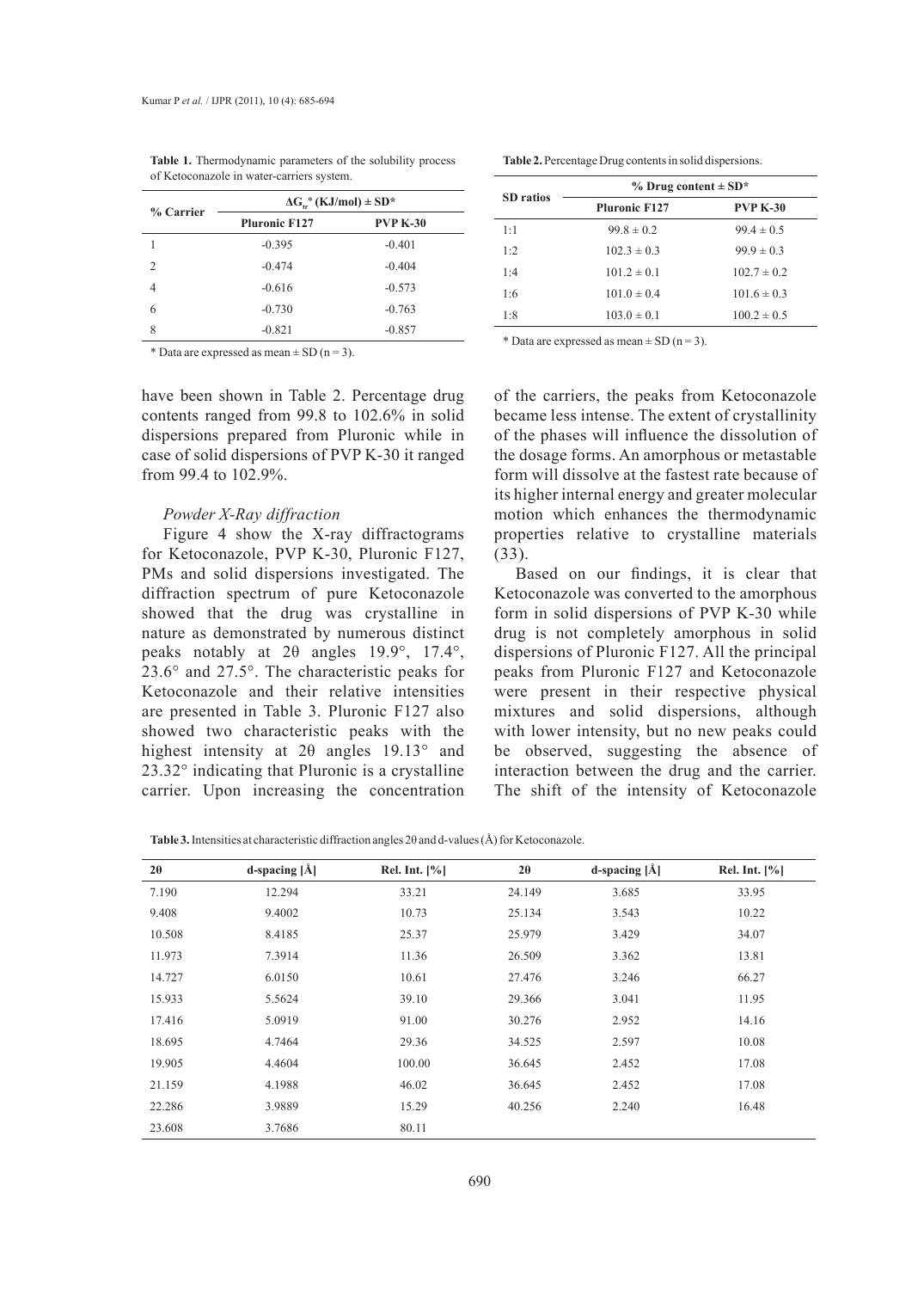

**Figure 4.** (A) X-ray diffraction patterns of solid dispersions (SDs) and physical mixture (PM) of Ketoconazole with PVP K-30, (B) X-ray diffraction patterns of solid dispersions (SDs) and physical mixture (PM) of Ketoconazole with Pluronic F-127.

peaks observed in solid dispersions with Pluronic F127 as compared to their respective physical mixtures can be explained as a result of change of crystal orientation. Likewise, the peak at 2θ from Ketoconazole progressively decreased in intensity as the concentration of Pluronic F127 was increased in both physical mixtures and solid dispersions. The intensity of the peaks from Ketoconazole was highly reduced in PVP K-30 preparations at 2θ angles and these were completely absent at higher ratios of PVP K-30 solid dispersions. From these observations it can be deduced that the crystalline nature of the drug was still maintained but the relative reduction of diffraction intensity of Ketoconazole peaks in Pluronic F127 preparations at these angles suggest that the quality of the crystals became worse. The positions of Pluronic F127 patterns in the physical mixtures and solid dispersions were the same and super-imposable, which again ruled out the possibility of chemical interaction and compound formation between these two components. In the case of PVP K-30 preparations, d-values were absent which is due to the possible formation of glass solutions. Glass solution formation involves the complete disappearance of drug peaks in the preparation which was observed at higher ratios of solid dispersions from PVP K-30.

*Differential scanning calorimetry (DSC)* DSC curves obtained for pure Ketoconazole, Pluronic F127 and the solid dispersions (1:6) prepared with Pluronic F127 has shown in Figure 5. Pure powdered Ketoconazole and Pluronic F127 showed a sharp melting endothermic peak  $(T_m)$  at 151.35°C and 56.30°C respectively while PVP K-30 showed broad glass transition  $(T_g)$  peak at 128.69°C. Solid dispersion prepared from Pluronic F127 showed reduced and a slightly broad peak of drug at 123.06°C and peak of crystalline carrier was also shifted slightly but showed sharp peak at 55.33°C. Solid dispersion showed no crystalline peak of ketoconazole and a slightly broad and shifted peak of PVP K-30 at 114.96°C. This implies from DSC data that the drug is present in crystalline form in Pluronic F127 solid dispersion but the crystallinity has been reduced as compared to pure drug while drug is present in completely amorphous form in PVP K-30 solid dispersion.

#### *FTIR analysis*

In order to further study the possibility of an interaction of Ketoconazole with PVP K-30 and Pluronic F127 in the solid state, more information was gathered using FTIR spectroscopy (Figure 6). Pure ketoconazole displayed characteristic peaks of C=O stretching vibration of carbonyl group, C-O stretching of aliphatic ether group and C-O stretching of cyclic ether at 1647.26 cm- $1, 1031.95$  cm<sup>-1</sup> and 1244.13 cm<sup>-1</sup> respectively. If the drug and the polymer would interact, then the functional groups in the FTIR spectra would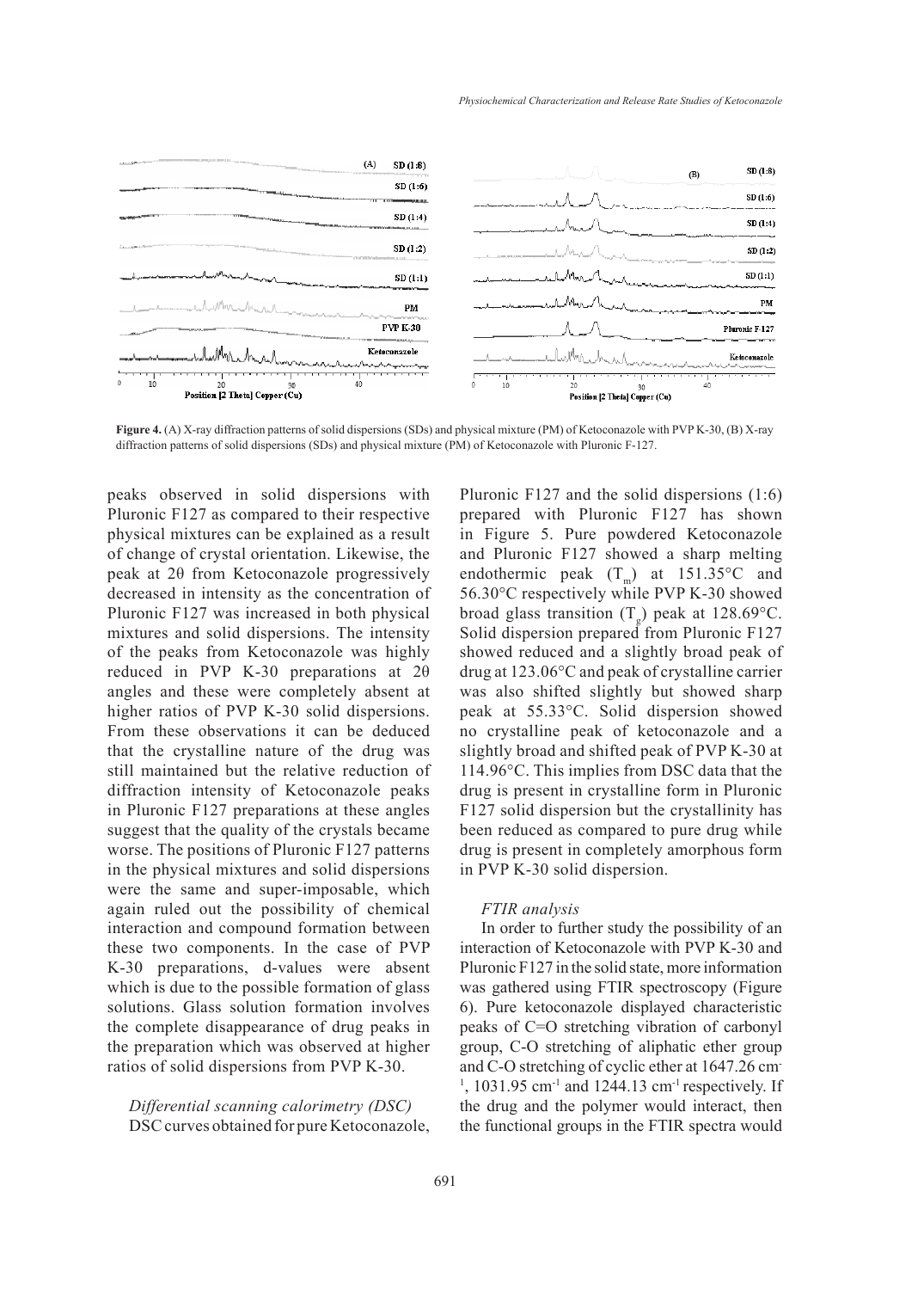

**Figure 5.** (a) DSC thermograms of pure drug, Pluronic F-127 and solid dispersion (1:6) of Ketoconazole in Pluronic F-127 at a scanning rate of 20°C; (b) DSC thermograms of pure drug, PVP K30 and solid dispersion (1:8) of Ketoconazole in PVP K-30 at a scanning rate of 20°C.

show band shifts and broadening compared to the spectra of the pure drug and polymer (34). The FTIR spectra obtained from the various solid dispersions showed peaks which were a summation of the characteristic peaks obtained with the pure drug and pure carriers and spectra's can be simply regarded as the superposition of those of Ketoconazole and carriers. This showed that there was no chemical interaction of the drug with carriers even in the amorphous state when the granules were prepared by the solid dispersion method. An increase in the polymer content also did not initiate any drug polymer interactions. FTIR spectra indicated reduction in sharpness of peaks in solid dispersions as compared to pure drug as well as physical mixtures. It implied from FTIR that due to reduction in sharpness crystallinty of Ketoconazole was reduced in solid dispersions (35) as already confirmed from X-ray diffraction and DSC.

#### **Conclusions**

From the results of this study we were able to show that the formulation of PVP K-30 and Pluronic F127 markedly improves its dissolution properties. Solid dispersions demonstrated a higher dissolution rate than physical mixtures and pure drug. X-ray powder diffraction and DSC indicated that the drug was completely amorphous when dispersed in PVP K-30 from SD 1 : 2 and thereafter ratios while in solid dispersions of Pluronic F127 only reduction in crystalline nature of drug was observed but drug was not completely amorphous. The increased dissolution rate in systems containing Pluronic F127 and PVP K-30 was probably due to transition of crystalline nature of drug in solid dispersions, reduction in particle size, increased wettability and dispersibility of ketoconazole, since no interactions in the solid state could be demonstrated. Solubility studies showed a solubilizing effect of both carriers on ketoconazole. The negative values of the Gibbs free energy indicated the formation of solid dispersion is favorable condition. On comparison the two formulations second generation amorphous carrier (PVP K-30) has better dissolution rate and solubilizing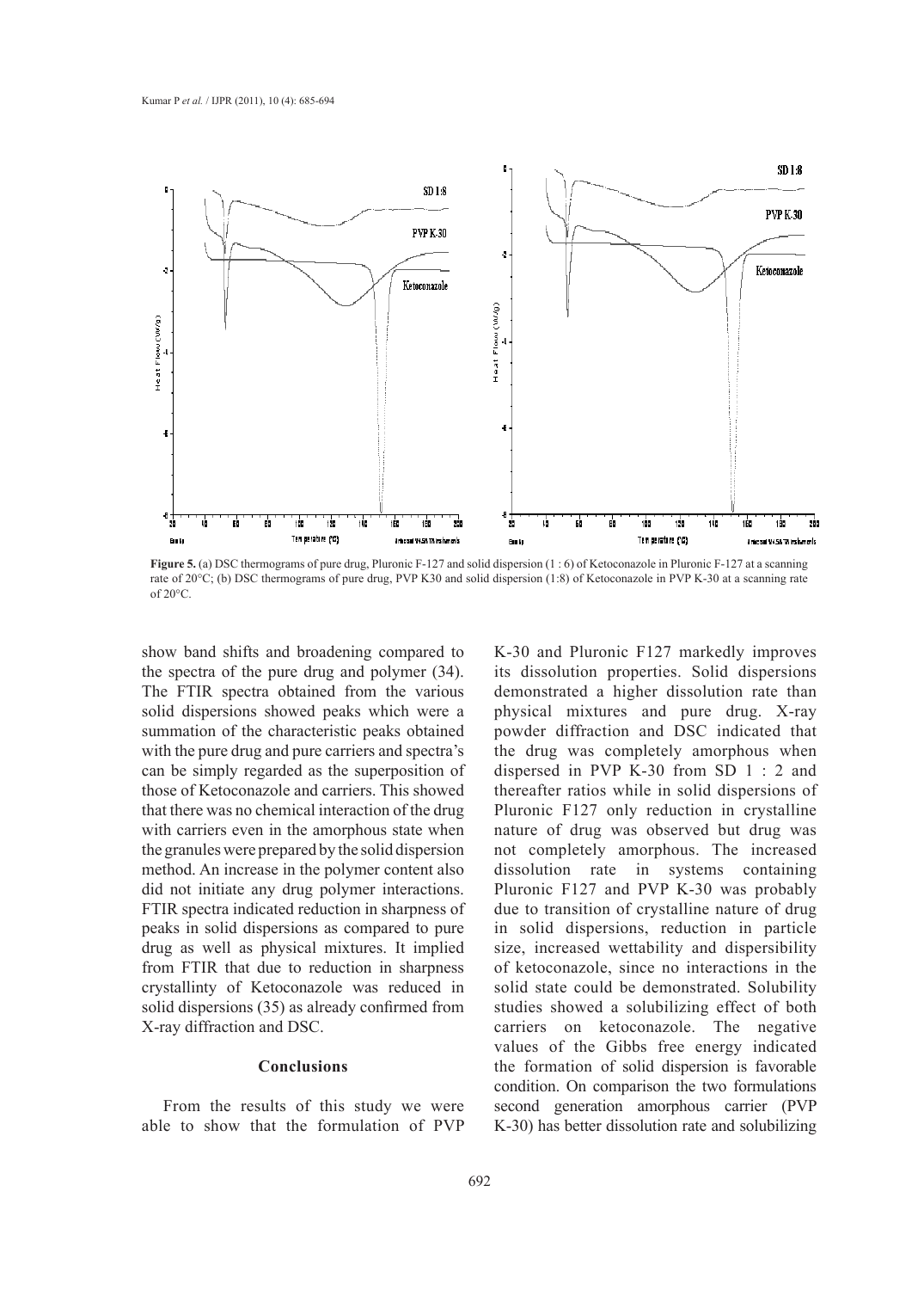

**Figure 6.** (A) FTIR-spectroscopy of binary solid dispersions and physical mixtures of Ketoconazole with PVP K-30; (B) FTIRspectroscopy of binary solid dispersions and physical mixtures of Ketoconazole with Pluronic F-127.

action on ketoconazole than third generation (Pluronic F127) crystalline carrier with surface active property. Thus, the formulation of solid dispersions of a drug with hydrophilic carriers is a potential approach used to improve the solubility and dissolution rate of practically water-insoluble or less soluble drugs since almost last five decades.

#### **Acknowledgments**

The authors would like to thank Yash Pharmaceuticals, Roorkee, Uttaranchal, India, SAIF, CIL, Panjab University, Chandigarh, India for characterization of formulations, Lovely Professional University, Phagwara, Punjab, India for financial support of this project and the Signet Chemicals, India for gifting the Pluronic F-127.

#### **References**

(1) Levine HB. Ketoconazole in the management of fungal disease. Adis Press, New York (1982).

- (2) Gallia E, Nicolaides E, Horter D, Lobenberg R, Reppas C and Dressman JB. Evaluation of various dissolution media for redirecting *in-vivo* performance of class I and II drugs. *Pharm. Res*. (1998) 15: 698-705.
- (3) Krishnamoorthy V, Nagalingam A, Ranjan Prasad VP, Parameshwaran S, George N and Kaliyan P. Characterization of Olanzapine-solid dispersions. *Iranian J. Pharm. Res*. (2011) 10: 13-24.
- Kai T, Akiyama Y, Nomura S and Sato M. Oral (4) absorption improvement of poorly soluble drug using solid dispersion technique. *Chem. Pharm. Bull*. (1996) 44: 568-71.
- (5) Dehghan MH and Jafar M. Improving Dissolution of meloxicam using solid dispersions. *Iranian J. Pharm. Res*. (2006) 5: 231-238.
- Chiou WL and Riegelman SJ. Pharmaceutical (6) applications of solid dispersion systems. *J. Pharm. Sci*. (1971) 60: 1281-1302.
- Ford JL. The current status of solid dispersions. *Pharm.*  (7) *Acta Helv*. (1986) 61: 69-88.
- Vasconcelos T, Sarmento B and Costa P. Solid dispersions as strategy to improve oral bioavailability of poor water-soluble drugs. *Drug Discovery Today* (2007) 12: 1068-75. (8)
- Tanaka N, Imai K, Okimoto K, Ueda S and Tokunaga (9)